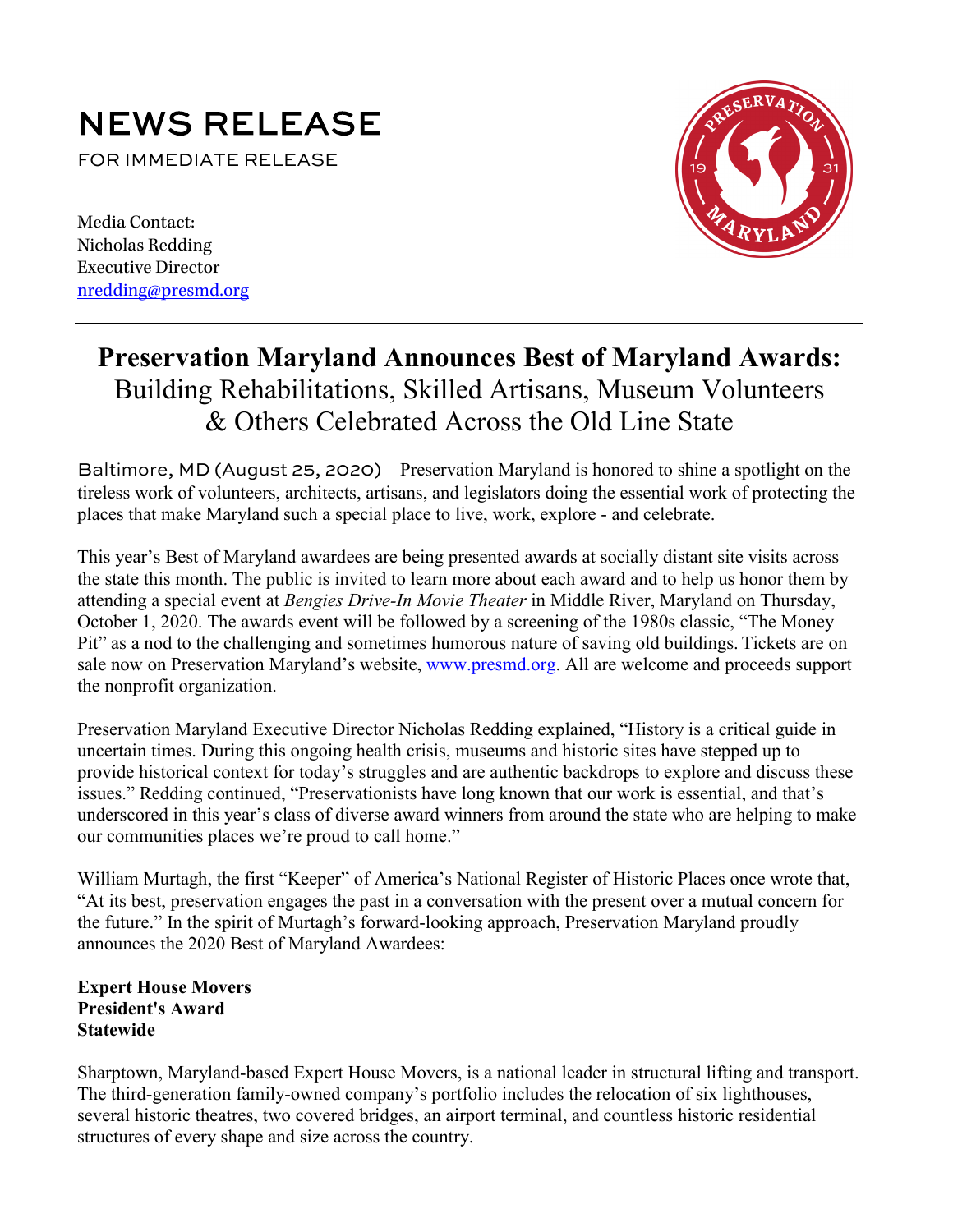#### **Delegate Stephanie Smith City of Baltimore, District 45 Legislative Champion**

Delegate Stephanie Smith of District 45 in Baltimore City was the House sponsor for the Historic Revitalization Tax Credit Improvement Act of 2020. Delegate Smith understands the transformative potential an historic tax credit project can have on a community as a whole and is a voice for revitalization in her role as Assistant Director of Equity, Engagement and Communications in Baltimore City's Department of Planning.

### **Senator Katie Fry Hester Howard County, District 9 Legislative Champion**

Senator Katie Fry Hester served her District 9 and all of Maryland when she sponsored a 2019 bill in Maryland General Assembly that called for a study of the preservation and reuse of the state's historic government complexes, such as Warfields Hospital and Glenn Dale Hospital – that report has since been released and is in use as a guiding document. Sen. Hester also championed legislation related to the historic tax credit and making adaptive reuse projects even more green.

#### **Pete Lesher Chesapeake Bay Maritime Museum Town of St. Michael's Gearhart Professional Service Award**

Pete Lesher has been working full-time at the Chesapeake Bay Maritime Museum for nearly 30 years. As Chief Curator, he develops interpretive exhibitions and public programs that highlight the Bay's maritime history and culture, including Native American life, naval history, boat building traditions, seafood harvesting, and recreation. Pete is a committed advocate in support of Maryland's museums and cultural sites and is often in Annapolis testifying or speaking passionately in support of Maryland's heritage tourism.

#### **James Castle Brunswick Heritage Museum City of Brunswick Harrison Volunteer Award**

A native of Brunswick, Maryland in Frederick County, James Castle is a model citizen, dedicated volunteer, skilled historian, and stalwart preservationist. In his tenure as President of the Brunswick Potomac Foundation since 2015, he has led a note-worthy fundraising effort, supported the creation of a protective conservation district and the relocation of the historic WB Railroad Tower, and reinvigorated the organization's online presence during Covid-19.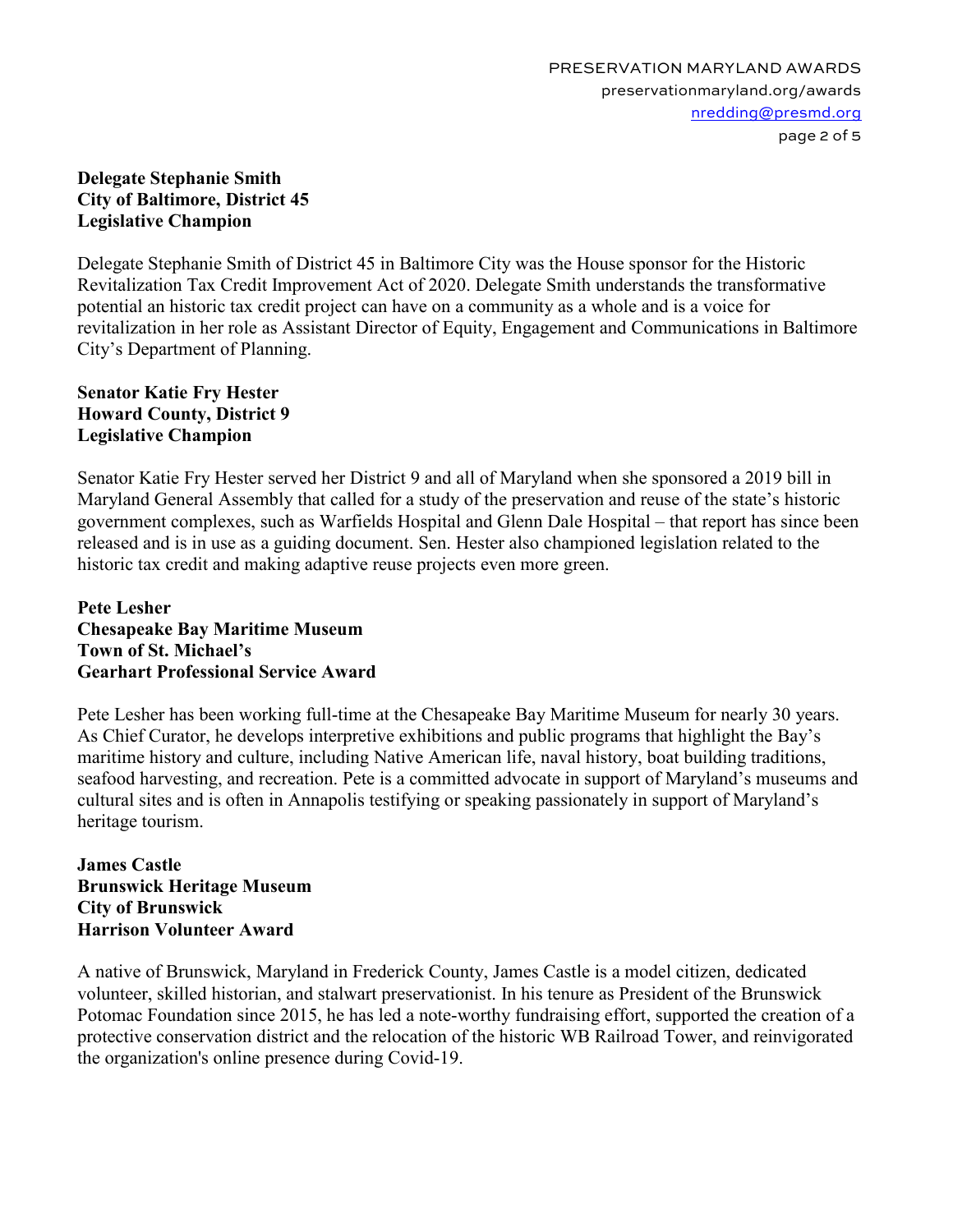#### **Enoch Pratt Free Library, Central Library Renovation & Modernization City of Baltimore Preservation Artisan Award**

Baltimore City's ca. 1933 Enoch Pratt Free Library Central Library is the flagship location of the oldest public library systems in the United States, and through the work and skills of many hands during an extraordinary renovation and modernization project, the Library shines bright as a beacon of community, knowledge, and betterment. Like the work of innumerable authors housed in the Library, the renovation project itself was the collective work of dozens of skilled artisans led by EverGreene Architectural Arts and F.G. Vogt Company to revive this Temple of Learning.

#### **Center for Health Care and Healthy Living at the Baltimore Hebrew Orphan Asylum City of Baltimore The Phoenix Award**

The nation's oldest standing Jewish Orphanage, a stately 1876 Romanesque Structure in Baltimore City, was once slated for demolition and suffered decades of abandonment, but thanks to the hard work of community advocates and preservation professionals, the building has been reimagined into a muchneeded health care center operated by the Baltimore Health Department and Behavioral Health System Baltimore. The combination of a signature vacant building and the desperate need for medical options created a powerful opportunity for reuse of the Asylum. For achieving this awe-inspiring rehabilitation and for providing a place for Marylanders to perhaps remake themselves, this year's Phoenix Award to Coppin Heights Community Development Corporation, Baltimore Heritage, Inc., and Waldon Studio Architects.

#### **Kent County Cultural Landscape Assessment Report Kent County Smart Growth Excellence Award**

Kent County, Maryland's picturesque historic and natural resources were the subject of a model report which confirmed the unique and unparalleled opportunities for preservation in this eastern shore county. In recognition of the inspired and innovative undertaking, the Preliminary Cultural Landscape Assessment of Kent County, Maryland, will receive the Smart Growth Excellence Award from Preservation Maryland and Smart Growth Maryland. The project team is comprised of the Kent Conservation & Preservation Alliance, Barton Ross & Associates, McGinnis Landscape (now Kennon Williams Landscape Studio), Heritage Strategies, and Washington College Center for Environment and Society.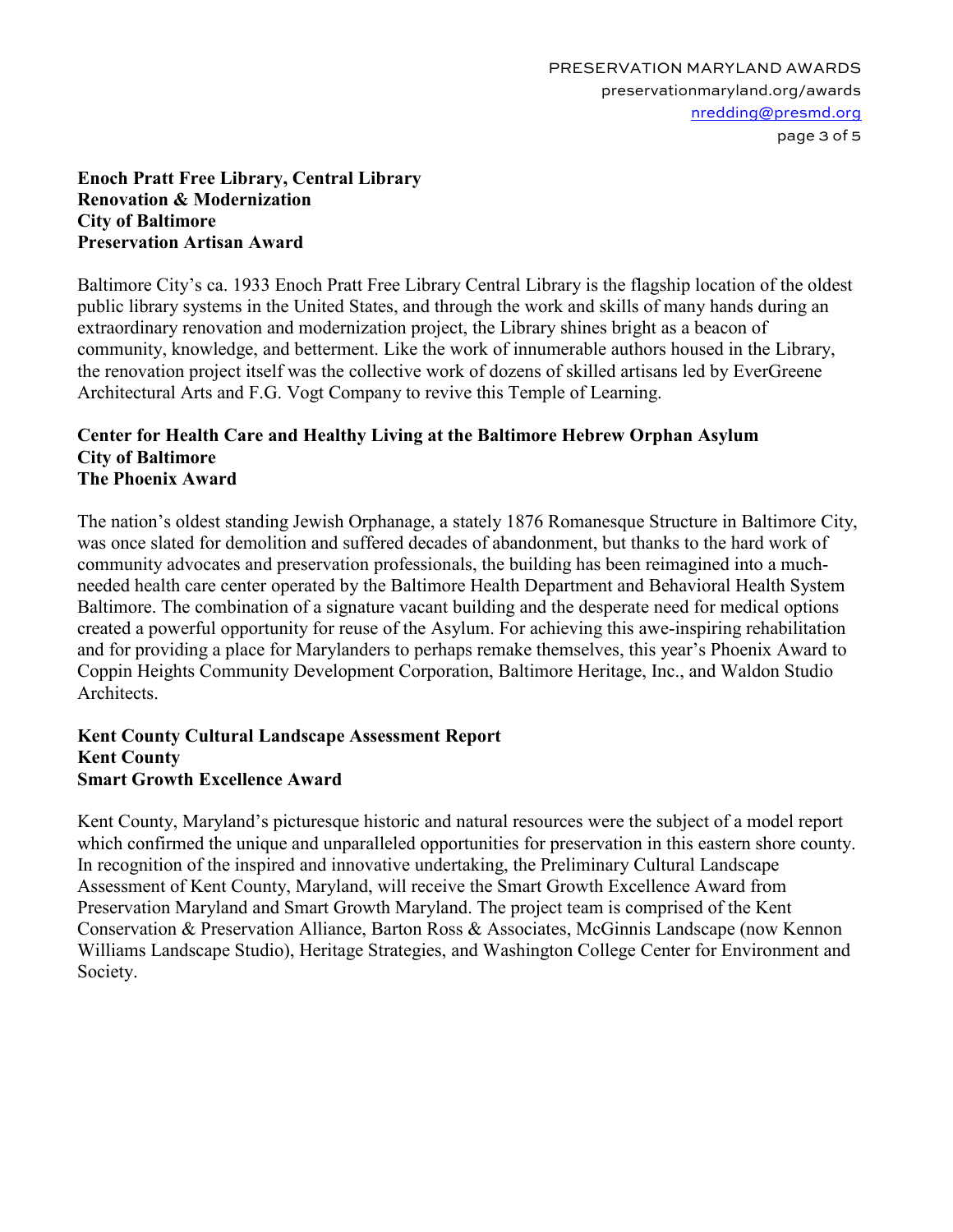#### **CASA de Maryland Historic Belnord Theatre City of Baltimore Stewardship Award**

As part of a physical and programmatic expansion, CASA de Maryland, a Latino and immigration advocacy and assistance organization, bought and rehabilitated the historic Belnord Theatre. Selective demolition removed a non-historic ceiling revealing beautiful architectural details and a space large enough to create a series of modern pods for different uses – all while respecting those design elements and achieving ADA compliance and LEED Gold Certification.

#### **Maryland Department of General Services Annapolis Post Office City of Annapolis Stewardship Award**

Under the direction of the Maryland Department of General Services, one of Annapolis's historic post offices just underwent a world-class comprehensive adaptive reuse program to restore the deteriorated Georgian Revival architecture and to convert its interior space into the governor's office of community initiatives and the governor's legal office. This Best of Maryland Stewardship Award goes to the Maryland Department of General Services for envisioning and financing this iconic \$15 million project on Annapolis' Church Circle.

# **Evergreen Heritage Center Foundation Allegany County Stewardship Award**

The Evergreen barn in Allegany County is believed to be the last remaining 18th-century barn in Western Maryland and was the site of a concerted preservation and reuse effort to reimagine the future of this stunning barn. Starting with a feasibility study in 2015 and major repairs in 2018, the Foundation reimagined the historic barn as an architectural museum complete with an exhibit called, "Living Off The Land," that educates over 9,000 Western Maryland school children each year.

# **Washington Grove Volunteers Town of Washington Grove Community Choice Award**

When Washington Grove transitioned from a summer resort to an incorporated town, much of the rustic camp character of this special place carried on including their approach to handcrafting their street signs. Volunteers, led by Susan Van Nostrand, recently worked with the Historic Preservation Commission and the Montgomery County Fire and Rescue Service to make minor modifications to the original design to ensure that the town would not lose these iconic signs that provide a sense of direction - and a sense of place.